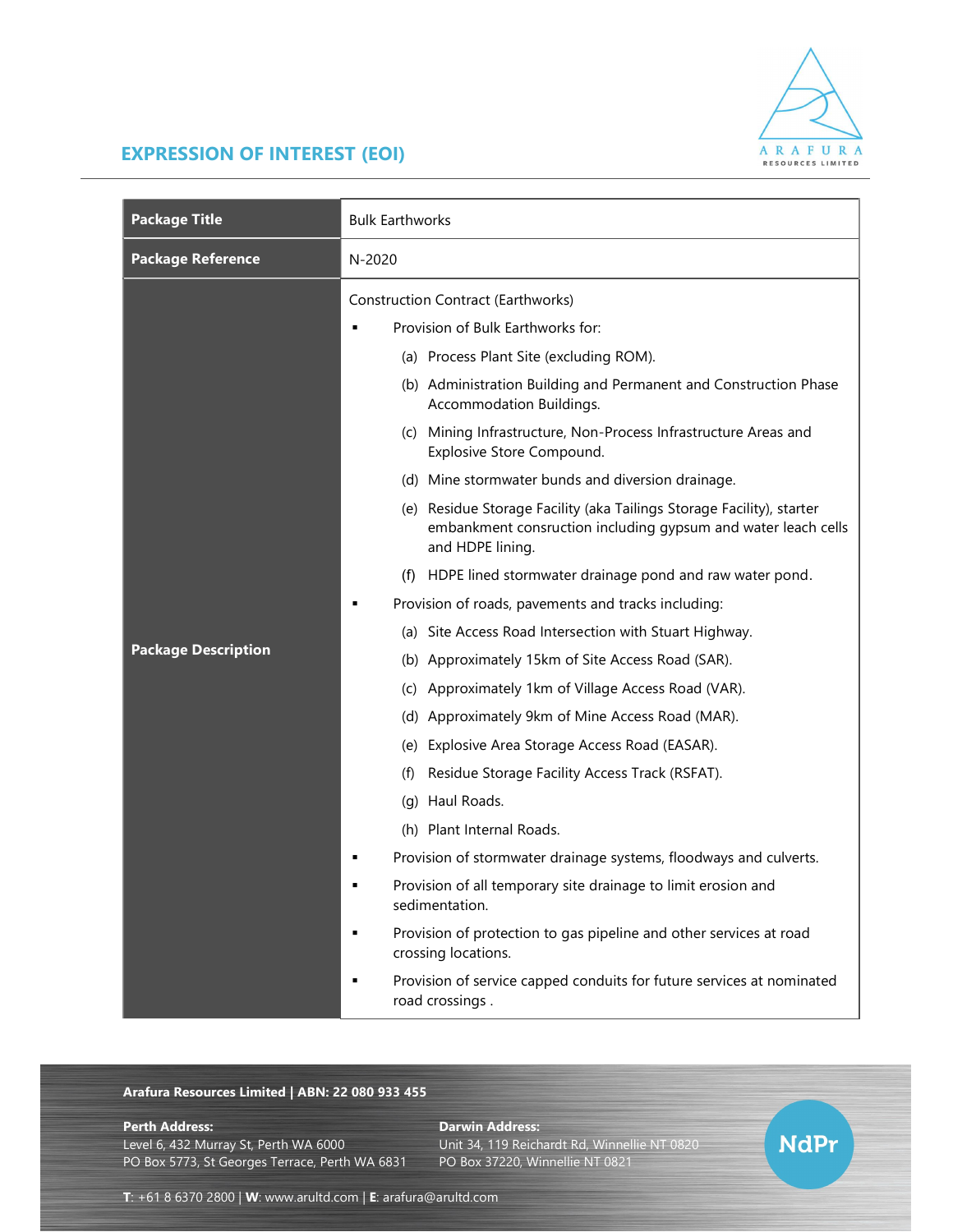

|                                                              | Provision of all Temporary Facilities required for the execution of the<br>Works.                                                                                                                                                                        |
|--------------------------------------------------------------|----------------------------------------------------------------------------------------------------------------------------------------------------------------------------------------------------------------------------------------------------------|
|                                                              | Establishment of Borrow Areas.                                                                                                                                                                                                                           |
|                                                              | Construction Water Services [not limited to standpipe delivery hoses<br>and pumps/gensets].                                                                                                                                                              |
|                                                              | Reinstatement and Rehabilitation.                                                                                                                                                                                                                        |
| Information<br>be<br><b>Key</b><br>to<br>included in the EOI | Interested parties will provide resources that illustrate their capabilities specific<br>to the contract on offer; and demonstrate their industry performance and<br>compliance with/to Health, Safety, Environmental and Quality Management<br>systems. |
|                                                              | Forecast Request for Quotation/Tender release date:                                                                                                                                                                                                      |
|                                                              | March, 2022                                                                                                                                                                                                                                              |
| <b>Key Milestones</b>                                        | Forecast Award date:                                                                                                                                                                                                                                     |
|                                                              | September, 2022                                                                                                                                                                                                                                          |
| <b>Approximate Value</b>                                     | Construction Contract ~AU\$60M                                                                                                                                                                                                                           |
| <b>Approximate Duration</b>                                  | 14 - 18 months                                                                                                                                                                                                                                           |
|                                                              | [Contractors / Suppliers] are invited to express an interest in this [scope of work<br>/ package] by registering on the ICN Gateway online platform.                                                                                                     |
| <b>Expression of Interest</b>                                | Prior to completing registration, please ensure:                                                                                                                                                                                                         |
|                                                              | The company profile on ICN Gateway is complete, up-to-date and<br>accurate                                                                                                                                                                               |
|                                                              | Interest is registered as either full-, or partial-, scope of this EOI (where<br>applicable)                                                                                                                                                             |
|                                                              | ICN Gateway pre-qualification questions have been completed<br>٠                                                                                                                                                                                         |
| <b>EOI Closing Date</b>                                      | 11 March 2022                                                                                                                                                                                                                                            |
| <b>Contact</b>                                               | Industry Capability Network of Northern Territory                                                                                                                                                                                                        |
|                                                              | https://gateway.icn.org.au/                                                                                                                                                                                                                              |
| <b>Project URL</b>                                           | For more information about Arafura Resources Ltd and the Nolans Rare Farths<br>Project please refer to the Company website.<br>https://www.arultd.com/                                                                                                   |